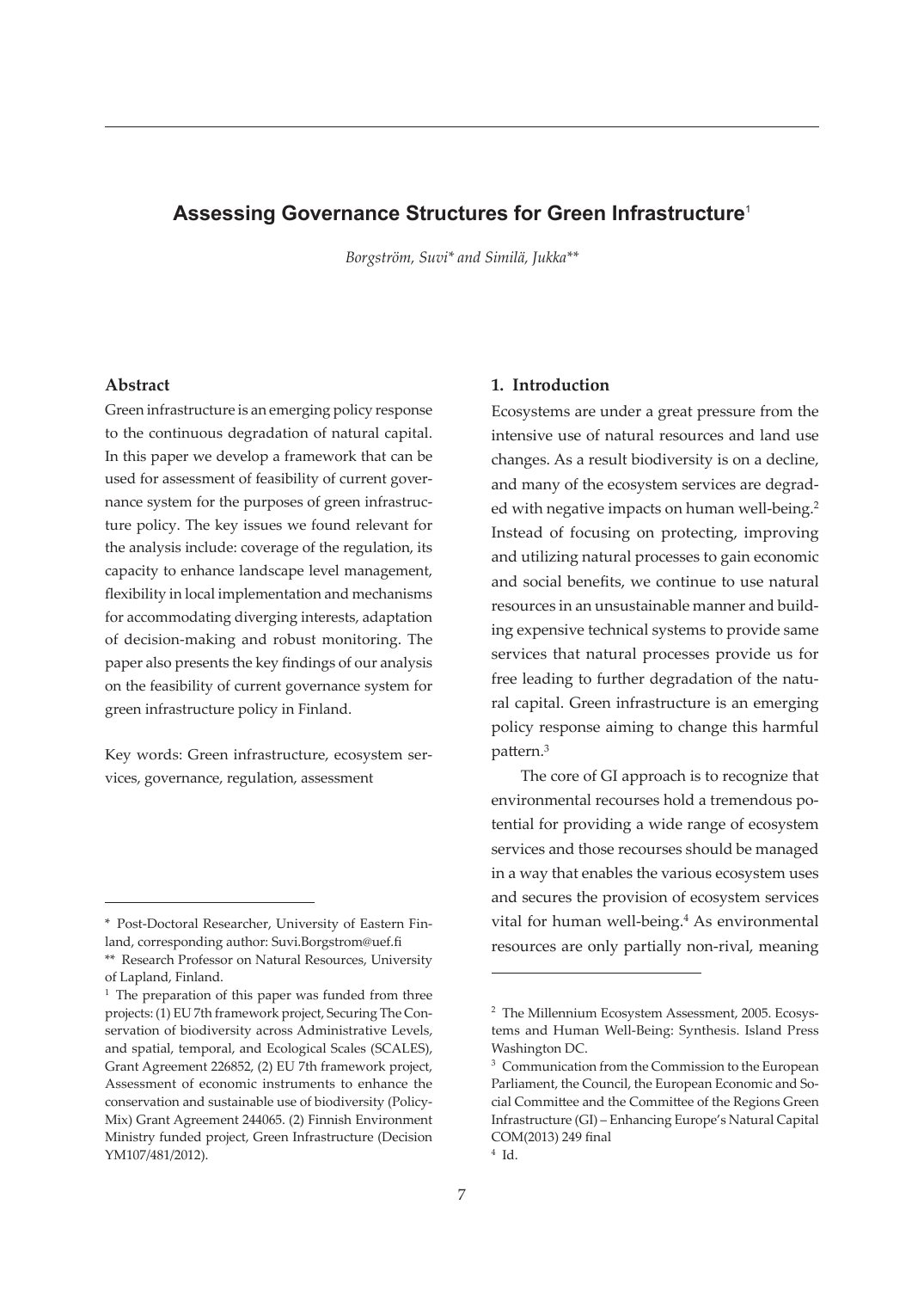that after some point the consumption of resource by one user potentially diminishes the resource's capacity to support other users or uses, securing the provision of wide variety of goods and services derived from environmental resources requires managing the trade-offs among potentially competing rival uses.<sup>5</sup>

As EU commission points out, investing in natural capital has potential to contribute towards numerous policy objectives, such as improving human health and well-being, climate change adaptation and mitigation, environmental risk management, regional coherence etc. (COM 249/2013). In order to maximize the benefits that green infrastructure has potential to provide, systematic green infrastructure policies that cross ecosystem and sectoral boundaries and integrate GI approach into decision-making affecting the use of land and water is needed. Some countries have started the preparation of GI policies, while most countries do not have yet any systematic policies for GI. In order evaluate current governance system and to provide understanding how it should be developed, analytical tools for the assessment are needed. By governance system we mean legal and other institutional arrangements in which the implementation of green infrastructure policy will take place. The main focus is on relevant laws, although we are not limiting ourselves solely to the sphere of laws.

In this paper we aim to develop such a framework that can be used for assessment of feasibility of current governance system for the purposes of green infrastructure policy and apply the framework developed to assess the Finnish governance system. In our minds, green infrastructure is rather a policy regime than a single policy instrument. Natural elements and land-use pressures shaping these elements, which should be addressed by green infrastructure policy, vary greatly in any given area. Hence, we believe that only a mix of instruments could adequately serve the goals of green infrastructure policy. We start the building of our framework by exploring the infrastructure theory proposed by Frischmann and identifying the main issues that need to be considered in developing regulation for green infrastructure according to his theory. However, there are some issues relevant for green infrastructure governance that infrastructure theory fails to take into account, so we continue to develop the framework further on.

The infrastructure theory is rooted in economic theories of law related to the issue, which regime of resources management, private property regime or an open access regime, best fits to the societal needs. Frischmann argues that for some classes of resources there are strong economic arguments for managing and sustaining resources in openly accessible way<sup>6</sup> and we tend to agree with this general position. Another theoretical tradition relevant to us, is policy evaluation<sup>7</sup>. One stream among evaluation research, is evaluation of legislation.<sup>8</sup> While evaluation of legislation can be seen as part of the general policy evaluation research, it is often seen as a part of the theory of legislation. Although this paper pays particular attention on laws, it differs from

<sup>5</sup> *B. Frischmann*, Infrastructure. The Social Value of Shared Recourses, 2012, p. 227.

<sup>6</sup> B. Frischmann, An Economic Theory of Infrastructure and Commons Management. Minnesota Law Review, Vol. 89, pp. 917–1030, April 2005. Available at SSRN: http://ssrn.com/abstract=588424, p. 918–919.

<sup>7</sup> See e.g. P. Rossi, H.Free,am, M.Lipsey, Evalaution – A systematic approach. Sage Publication. Thousands Oaks, 1979, E.Vedung Public Policy and Programme Evaluation. New Brunswick, Transaction Publishers, 1997.

<sup>8</sup> J. Tala, Lakien vaikutukset, Lakiuudistusten tavoitteet ja niiden toteutuminen lainsäädäntöteoreettisessa tarkastelussa, Oikeuspoliittinen tutkimuslaitos, Helsinki 2001. J. Verschuuren (eds.) The Impact of Legislation, A Critical Analysis of *Ex Ante* Evaluation, Martinus Nijhoff Publishers2009.,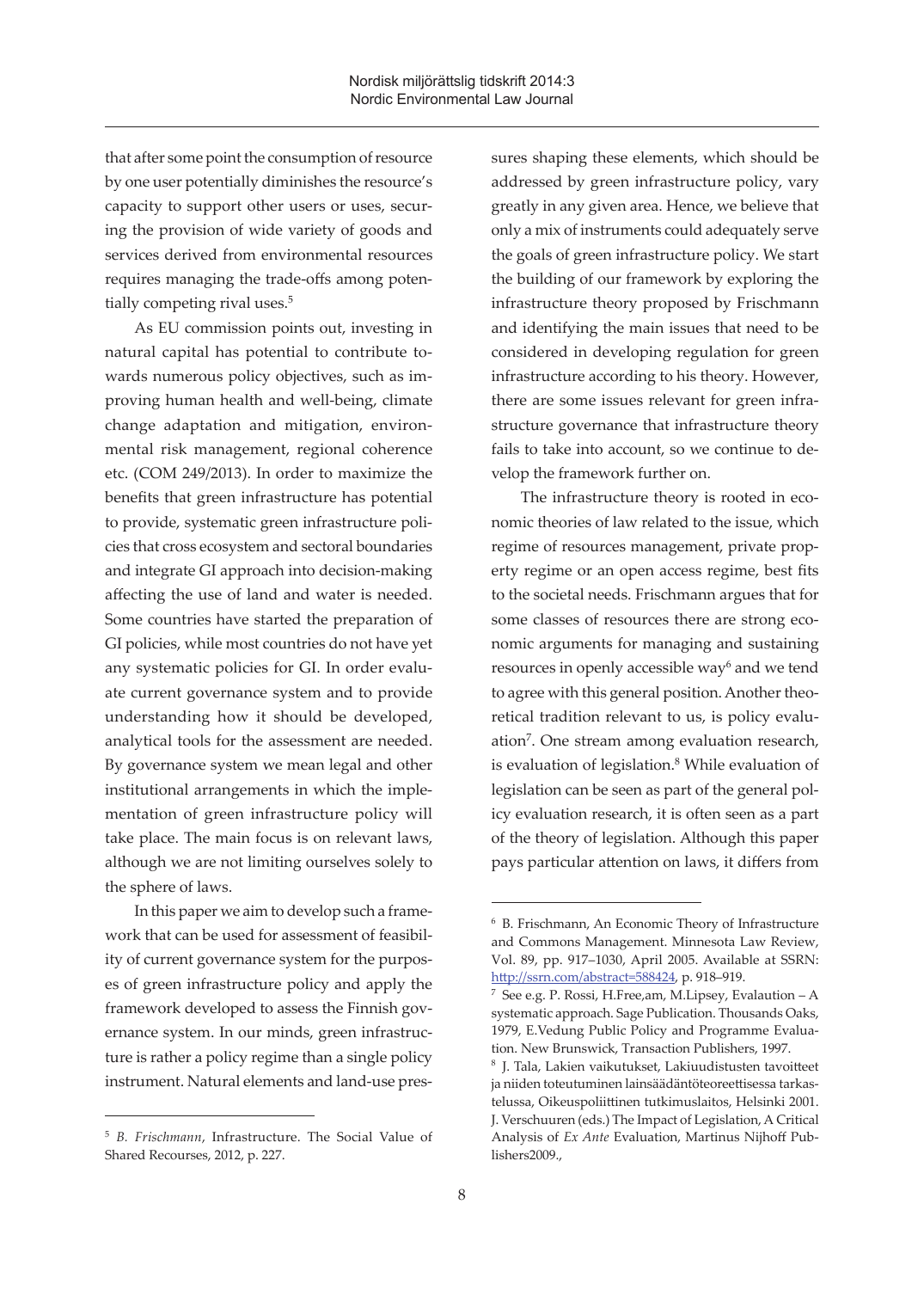traditional type of evaluation of legislation research in the sense that it focus at a regime level instead of the level of an individual law.

The paper is structured as follows: the section two gives a short introduction to the concept of green infrastructure and discusses existing and emerging policies and legal instruments for sustaining and enhancing green infrastructure. The third section takes the infrastructure theory developed by Frischmann as a starting point and explores what does it mean to consider environment as an infrastructure, and what kind of insights does such an approach provide for policy analysis. We then continue to develop a framework for assessment by identifying those issues and challenges relevant for green infrastructure governance that infrastructure theory does not cover. In section four we apply the framework and assess the feasibility of current governance system in Finland to manage green infrastructure resources. Hence, the section four is an illustration how the framework could be used and what kinds of results it could provide. Last section provides concluding remarks and discusses possible ways forward through changes in regulatory system.

## **2. What is green infrastructure and why do we need green infrastructure policy?**

Green infrastructure is an emerging policy response to the continuous loss of biodiversity and associated ecosystem services. The term is relatively new and flexible, with no official definition.<sup>9</sup> In this work we lean on definition used by European Commission. According to EU's Green Infrastructure Strategy GI is "a strategically planned network of natural and semi-natural areas with other environmental features designed

and managed to deliver a wide range of ecosystem services. It incorporates green spaces (or blue if aquatic ecosystems are concerned) and other physical features in terrestrial (including coastal) and marine areas. On land, GI is present in rural and urban settings."10

The concept is appearing more and more frequently in policy documents all over the world and some countries have taken steps towards systematic green infrastructure policies.<sup>11</sup> Though GI has been interpreted slightly differently depending on the context, $12$  and no official definition exists as of yet, there seem to be consensus on key characteristics of what constitutes green infrastructure. The central idea behind the concept is the understanding of the natural environment as infrastructure, capable of delivering wide variety of essential ecosystem services. In addition, the term green infrastructure emphasizes the need for connecting natural areas and other open space to help the species to migrate into suitable habitats and to increase ecosystem resilience.<sup>13</sup>

There are only few examples on systematic policies for green infrastructure, but the legal and political framework for GI can be conceived from existing legal instruments and policies relevant for biodiversity and connectivity at international, regional and national level. At the international level the Convention on Biologi-

<sup>9</sup> *L. Mazza* et al. Green Infrastructure Implementation and Efficiency. Final report for the European Commission, DG Environment on Contract ENV.B.2/SER/2010/0059, p. 7.

<sup>10</sup> *European Commission, supra* note 3.

<sup>11</sup> For instance in France the Trame verte et bleue (TVB) is an example of a nationwide green infrastructure policy initiative. Barthod, C ja Deshayes M. (2009) Trame verte et bleue, the French green and blue infrastructure, European Commission workshop of Europe 25 – 6 March 2009 Bryssel. Available in http://green infrastructureeurope. org/download/8%209%20C%20Barthold%20M%20 Deshayes%20The%20French%20Ecological 20Network. pdf

<sup>12</sup> *L. Mazza* et al. *Supra* note 6.

<sup>13</sup> *M. Benedict & E. McMahon*, Green infrastructure: Smart Conservation for the 21st Century. Renewable Resources, 2002(20), pp. 12–17.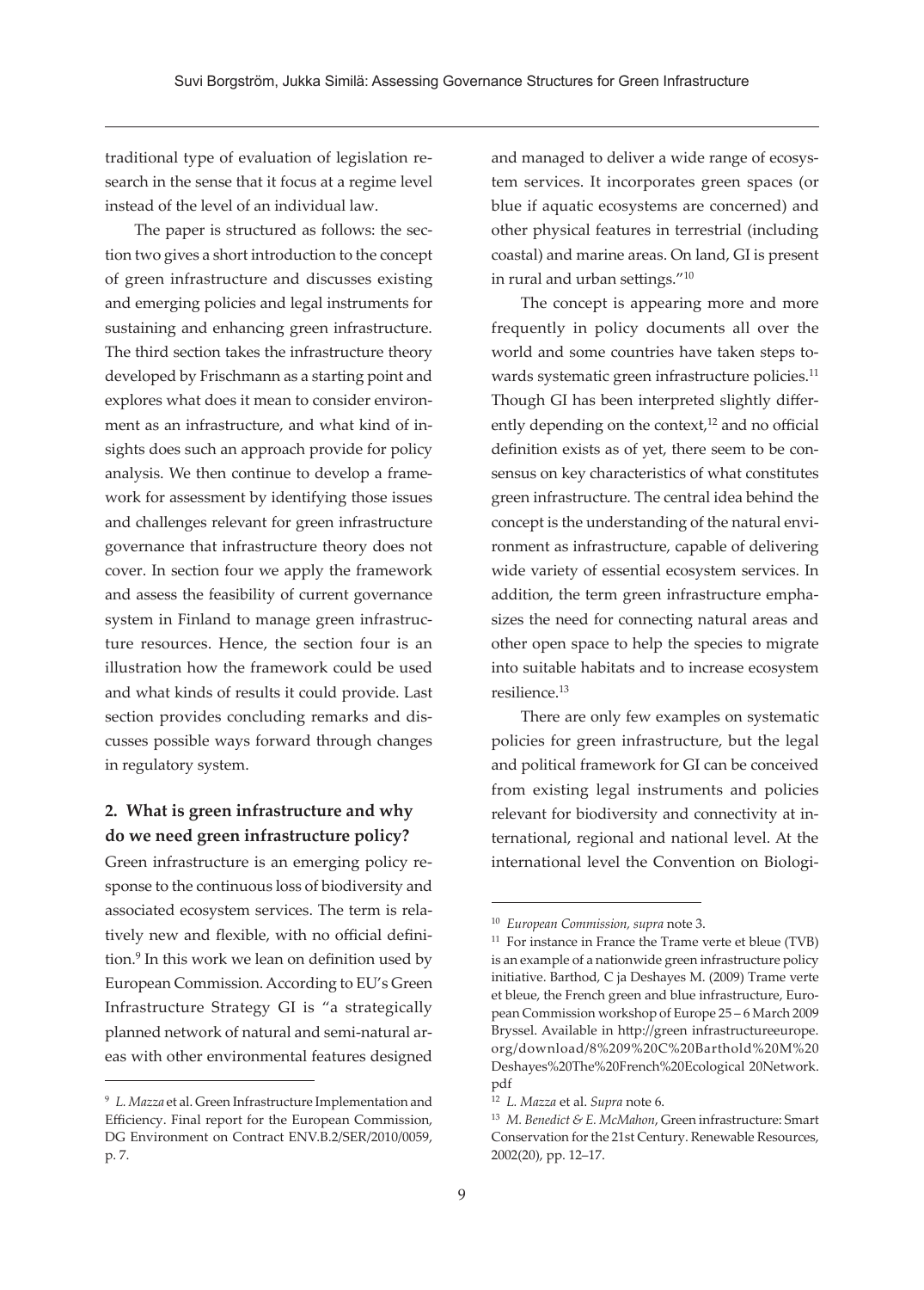cal Diversity (CBD),<sup>14</sup> Convention on Migratory Species<sup>15</sup> (CMS) Convention on Wetlands of International Importance Especially as Waterfowl Habitat<sup>16</sup> (Ramsar Convention), and United Nations Framework Convention on Climate Change17 (UNFCCC) are amongst the relevant treaties that form the framework for GI policies at the international level. Especially target 11 of the Aichi targets developed under the CBD is of relevance: it states that by 2020, at least 17 per cent of terrestrial and inland water, and 10 per cent of coastal and marine areas, especially areas of particular importance for biodiversity and ecosystem services, are conserved through effectively and equitably managed, ecologically representative and well-connected systems of protected areas and other effective area-based conservation measures, and integrated into the wider landscapes and seascapes.<sup>18</sup> At the European level the European Landscape Convention,<sup>19</sup> and the Convention on Conservation of European Wildlife and Natural Habitats<sup>20</sup> (the Bern Convention), are essential building blocks of the framework for green infrastructure.

At the EU level green infrastructure is an integral part of the biodiversity policy. The target two of the EU Biodiversity Strategy to 2020 explicitly mentions the concept of green infrastructure and states that "by 2020, ecosystems and their services are maintained and enhanced by establishing green infrastructure and restoring at least 15 % of degraded ecosystems".<sup>21</sup> In addition to Biodiversity Strategy, there are several other policy documents including the EU Strategy on Adaptation to Climate Change<sup>22</sup>, Roadmap to Resource Efficient Europe<sup>23</sup>, and Blueprint to Safeguard Europe's Water Resources<sup>24</sup> that call for the development of green infrastructure. As a response to these documents commission adopted a Green Infrastructure Strategy in spring 2013. In the strategy commission highlights the potentiality of green infrastructure to contribute towards numerous EU policy objectives, ranging from increased human health and well-being, climate change adaptation and mitigation to improving resource efficiency. However, while acknowledging the need for systematic and comprehensive GI policies, the commission states that at this point the strategy is to be implemented within existing legislation and policy instruments.<sup>25</sup>

At the EU level the Birds<sup>26</sup> and Habitats directives<sup>27</sup> are naturally important legal instru-

<sup>14</sup> Convention on Biological Diversity (Rio de Janeiro, 1992),

<sup>15</sup> Convention on Migratory Species (Bonn, 1979)

<sup>16</sup> Convention on Wetlands of International Importance Especially as Waterfowl Habitat (Ramsar 1971)

<sup>&</sup>lt;sup>17</sup> United Nations Framework Convention on Climate Change (New York 1992)

<sup>18</sup> Convention on Biological Diversity COP decision X/2 on The Strategic Plan for Biodiversity 2011–2020 and the Aichi Biodiversity Targets.

<sup>19</sup> European Landscape Convention, (Firenze 2000)

<sup>&</sup>lt;sup>20</sup> Convention on Conservation of European Wildlife and Natural Habitats (Bern 1979)

<sup>21</sup> COM(2011)244 final. Communication from the Commission to the European Parliament, the Council, the Economic and Social Committee and the Committee of the Regions. Our life insurance, our natural capital: an EU biodiversity strategy to 2020.

<sup>22</sup> COM(2012)673) final Communication from the Commission to the European Parliament, the Council, the European Economic and Social Committee and the Committee of the Regions. An EU Strategy on adaptation to climate change

<sup>23</sup> COM(2013)216 final. Communication from the Commission to the European Parliament, the Council, the European Economic and Social Committee and the Committee of the Regions. Roadmap to a Resource Efficient Europe.

<sup>24</sup> COM(2011)571 final. Communication from the Commission to the European Parliament, the Council, the European Economic and Social Committee and the Committee of the Regions A Blueprint to Safeguard Europe's Water

<sup>25</sup> European Commission, *supra* note 3.

<sup>26</sup> Council Directive 79/409/EEC on the conservation of wild birds, OJ. 1979 L 103.

<sup>27</sup> Council Directive 92/43/EC on the Conservation of the Natural Habitats of Wild Fauna and Flora, OJ. 1992 L 206.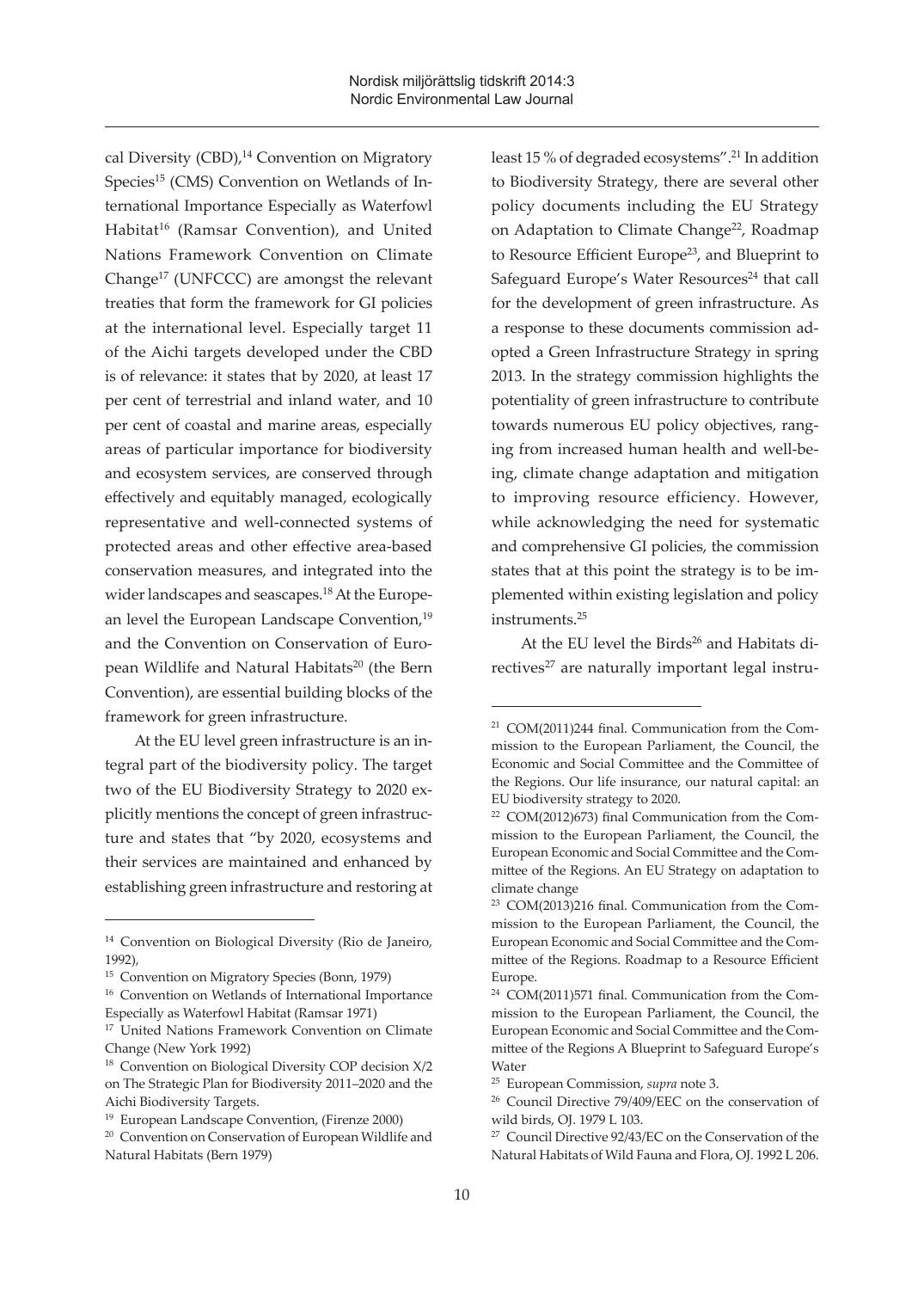ments contributing towards protection of biodiversity and ecosystem services in the Europe. The backbone of these directives is the protection and management of the protected areas network (Natura 2000), but the directives also require the conservation of species and habitats of Community importance (as well as other migratory birds). However, these directives are not adequate, as green infrastructure requires measures in the wider landscape.28 In addition to these nature conservation "backbone" directives, there are numerous other instruments relevant for supporting GI within EU. These include, among others the Water framework directive<sup>29</sup> and the Marine strategy framework directive<sup>30</sup>, which provide a framework for sustaining and enhancing the quality of Europe's "blue infrastructure", by establishing a legal obligation to protect and restore the quality of waters and marine environment. Further the regulations of the Common Agricultural Policy (CAP), legislation on groundwater protection and flood risk management, are among the key substantive laws relevant for GI. At the procedural level the Environmental impact assessment directive<sup>31</sup> (EIA) and Strategic environmental assessment directive32 (SEA) provide a basis for the integration of GI in the sectoral decision-making systems.

Effective implementation of these instruments is in the core of sustaining green infrastructure in Europe.33

The Commission promotes member states to develop national GI strategies and to enhance policy integration to support GI.<sup>34</sup> There are already few examples on systematic, integrative GI policies at the Member State level. One of the initiatives includes the green and blue infrastructure called Trame verte et bleue (TVB) in France.<sup>35</sup> France has established legal rules on how to define and implement its green and blue infrastructure. France officially established the TVB -ecological network with the publication of a decree at the end of 2012.36 As its core element, the decree foresees the elaboration of national guidance on the French ecological network. All planning documents and national projects such as the major linear infrastructures must be compatible with this guideline. Implementation is mainly the task of the regions, which have to work out regional ecological networks including maps and action plans (regional coherence schemes) as their main elements. The regional ecological networks have to be taken into account by all spatial planning tools.37 While spatial planning is seen as a key instrument to implement the network, also other instruments such as agricultural subsidies and establishment of protected areas are used.38

<sup>28</sup> European Commission, supra note 3.

<sup>&</sup>lt;sup>29</sup> Directive of the European Parliament and of the Council 60/2000/EC Establishing a framework for community action in the field of water policy. OJ. 2000 L 327.

<sup>&</sup>lt;sup>30</sup> Directive 2008/56/EC Of the European Parliament and of the Council of 17 June 2008 establishing a framework for community action in the field of marine environmental policy. OJ 2008 L 164/19

<sup>&</sup>lt;sup>31</sup> Directive 2011/92/EU of the European Parliament and of the Council of 13 December 2011 on the assessment of the effects of certain public and private projects on the environment OJ 2012 L 26/1

<sup>&</sup>lt;sup>32</sup> Directive 2001/42/EC of the European Parliament and of the Council of 27 June 2001 on the assessment of the effects of certain plans and programmes on the environment OJ 2001 L 197

<sup>33</sup> European Commission, *supra* note 3.

<sup>34</sup> European Commission, supra note 3.

<sup>35</sup> *C. Barthod & M. Deshayes*, Trame verte et bleue, the French green and blue infrastructure, European Commission workshop of Europe 25 – 6 March 2009 Bryssel. Available in http://green-infrastructureeurope.org/ download/8%209%20C%20Barthold%20M%20 Deshayes%20The%20French%20Ecological%20Network. pdf

<sup>36</sup> Décret n° 2012-1492 du 27 décembre 2012 relatif à la trame verte et bleue

<sup>37</sup> Décret n° 2012-1492 du 27 décembre 2012 relatif à la trame verte et bleue

<sup>38</sup> Id.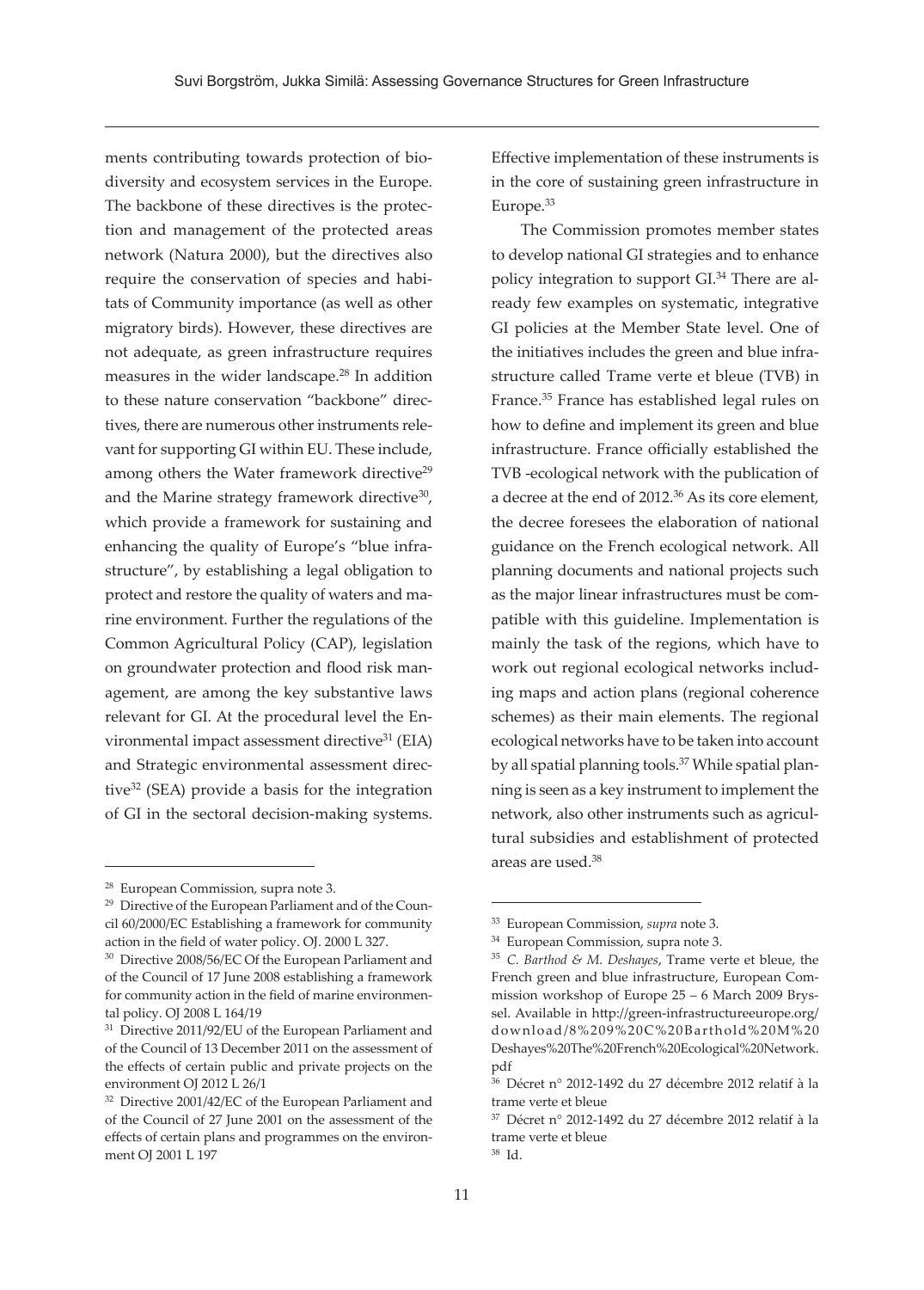In order to assess whether existing regulatory regimes are consistent with the ideas of green infrastructure and sufficient to protect, sustain and create green infrastructure analytical tools for assessment are needed. Next chapter discusses the issues that should be considered in assessment and development of regulations for green infrastructure.

## **3. Developing an approach for the assessment of current governance system**

Brett Frischmann has developed a theoretical account of infrastructure recourses and applied it to non-traditional infrastructure, including environmental recourses and intellectual infrastructure. According to Frischmann, natural environment plays similar functional role as traditional infrastructure in society: "*it functions instrumentally as an essential input for wide range of human and natural goods and services including agricultural output, human health and more amorphous goods such as quality of life, as well as purification of water and air, regulation of climate and maintenance of biodiversity*".39

According to Frischmann infrastructure resources satisfy the following criteria:

- The resource may be consumed nonrivalrously for some appreciable range of demand,
- Social demand for the recourse is driven primarily by downstream productive activity that requires the recourse as an input, and
- The recourse may be used as an input into wide range of goods and services, which may include private goods, public goods, and social goods.<sup>40</sup>

As Frischmann argues, these criteria are satisfied when we take a look at environmental resources. In contrast to some non-renewable natural resources, environmental infrastructures are not purely rivalrous in consumption, but they are potentially (non)rival, meaning that those recourses have finite, potentially renewable, and potentially sharable capacity. The second and third criteria focus the attention on the manner which infrastructure generates value for society, and the diversity of the outputs (private, public, social goods). The social value and demand for environmental infrastructure derives from those benefits and goods that contribute towards human well-being, which require the ecosystems as an input. These ecosystem goods and services are both private goods, public goods and social goods. Private goods include provisioning services like food and raw material, while many of the supporting and regulating services like water purification and nutrient climate regulation are public goods in nature. The cultural ecosystem services like recreation can be regarded as social goods.<sup>41</sup>

The key findings of Frischmann's studies on infrastructure can be summarized as follows: 1) infrastructure resources generates value as inputs into variety of productive processes, 2) these processes often generate positive externalities to the benefit of the society as a whole, and that 3) managing such recourses as commons is often socially desirable because doing so supports these downstream activities.<sup>42</sup>

In his theory Frischmann defines commons management as a situation in which a resource is accessible to all members of a community on nondiscriminatory terms.43 From this perspective Frischmann criticizes the development of

<sup>39</sup> *Frischmann, supra* note 5 at p. 227.

<sup>40</sup> Id.

<sup>41</sup> Id at pp. 234–240.

<sup>42</sup> Id at p. 228.

<sup>43</sup> Id at p. 7.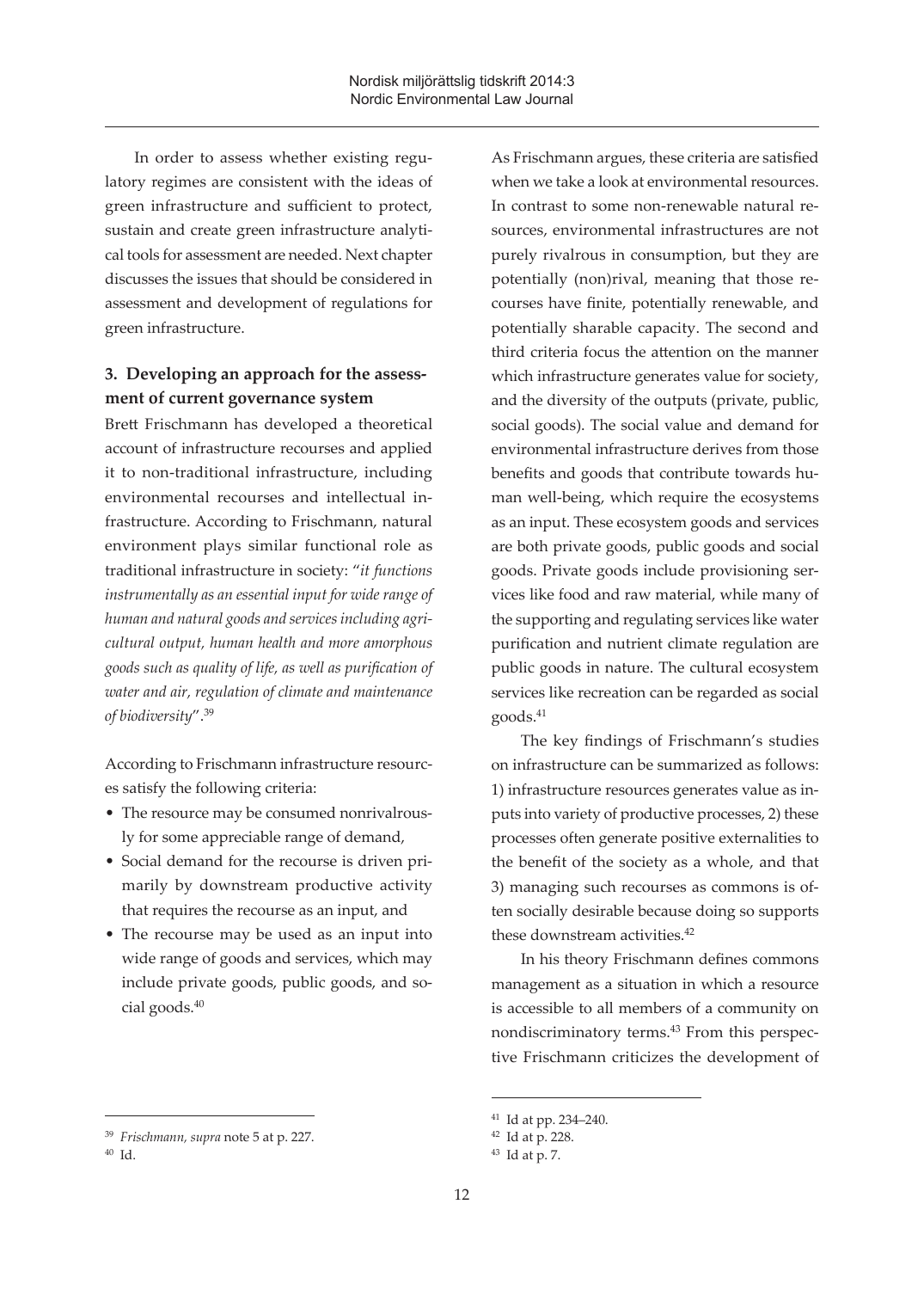marked-based instruments that build on property regimes, for conservation and its financing. The problem with market-based approaches, as Frischmann argues, is that they lean on property regimes which may lead to exclusion of potential users resulting in loss of positive externalities provided by different activities.<sup>44</sup>

Rather than relying on instruments based on property regimes and leaning on economic valuation of ecosystem services, the infrastructure theory proposes that in order to support the varied, heterogeneous uses of ecosystems, managing them as commons may be more desirable.<sup>45</sup> Frischmann argues that sustaining the fundamental structures in an open manner is critical to realizing the potential of positive externalities because doing so enables the public to participate productively in a wide range of socially valuable activities.46

There are, however important differences between traditional and environmental infrastructure. One of the key differences is that human beings do not produce green infrastructure in a sense as other infrastructure recourses. Due to the partially non-rival nature and difficulties in producing new environmental resources, environmental infrastructure faces complex congestion and degradation problems in a different manner than other infrastructure recourses. The congestion and degradation problems lead to the conclusion that pure open access in absence of regulation is not feasible for environmental infrastructures.47 Nevertheless, the management should, according to Frichmann, aim at enabling open access to the extent feasible. This can be done through regulating those ecosystem uses that drive rivalry.<sup>48</sup> How to manage the rivalry is highly dependent on number of economic, social, and physical attributes as the rate and degree of rivalry varies across space and time. In this regard the nature of user groups, (current and future generations and non-humans) and the relevant recourse characteristics such as the renewal rate of the recourse affect the decision-making. Thus sustaining environmental infrastructure depends on institutions that allow consideration and accommodation of wide variety of interests and leave flexibility in local level implementation to take into account relevant resource characteristics and other attributes that affect the decisionmaking on how to best manage rivalry.<sup>49</sup>

While providing some interesting insights for green infrastructure governance, the infrastructure theory fails, however, to consider some aspects that are relevant for managing environmental resources. For instance, it treats environmental infrastructure as separated assets, like lakes, forests and wetlands, and fails to address the issue of landscape scale management. Many of the ecosystem services are dependent on measures at broader landscape level. Thus, GI policy instruments should function across sectors and ecosystems and support landscape level management. In this regard, the coordination between different instruments is essential.

Further, depending on circumstances, management of green infrastructure requires different concrete measures: in some cases directing land use to specific areas or regulating activities to minimize the negative impacts on ecosystems are adequate, but in other cases conservation or restoration measures may be needed. In our opinion, any legal system supporting effectively green infrastructure should include legal mechanisms for all these functions.

Infrastructure theory also provides little information on the specific challenges for man-

<sup>44</sup> Id at p. 228.

<sup>45</sup> Id.

<sup>46</sup> *Frischmann supra* note 5 at p. 227.

<sup>47</sup> Id.

<sup>48</sup> Id at p. 235.

<sup>49</sup> Id at pp. 246–247.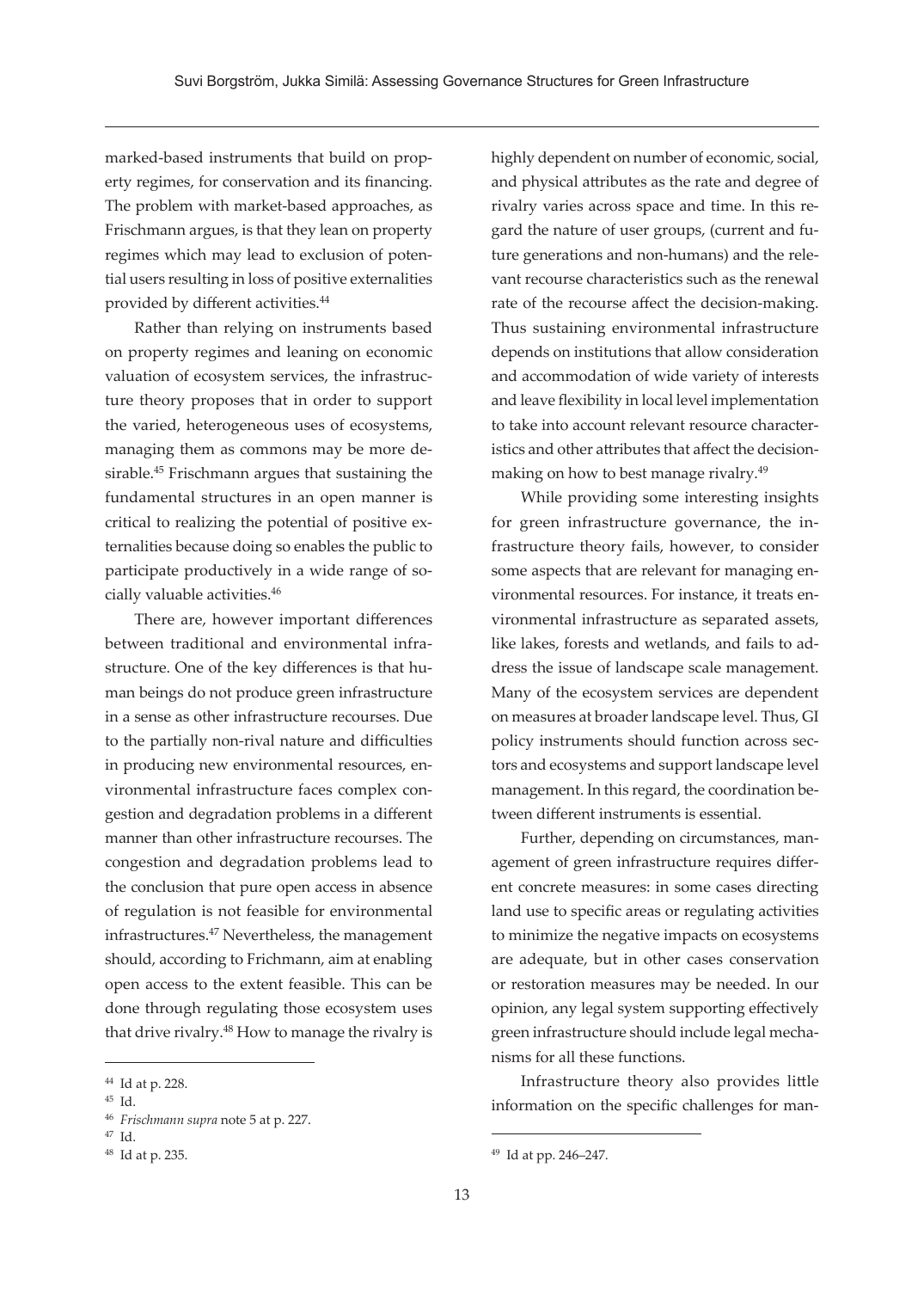aging environmental infrastructure due to its nature as complex socio-ecological system. Constant changes and uncertainties in socioecological systems make it difficult to manage GI. As changes are natural in ecosystems, it has become apparent that their protection and securing provisioning of ecosystem services cannot be achieved through eliminating changes. Instead, the focus of ecosystem management should be in enhancing and supporting ecosystem resilience.<sup>50</sup>

Resilience is the capacity of a system to withstand internal and/or external change yet remain with the same regime.<sup>51</sup> When resilience is exceeded, a system will reorganize around a different set of processes, producing different goods and services for humankind. Green infrastructure differs from traditional infrastructure especially in this regard. While man made infrastructures can be re-produced, repaired and restored, changing ecosystem back to the desired state may be difficult, or functionally impossible.<sup>52</sup>

Conservation institutions that apply adaptive governance and adaptive management techniques have been viewed important for achieving ecosystem resilience.53 Adaptive governance enhances an institution's capability to deal flexibly with new situations, thus preparing managers for uncertainty and surprise.<sup>54</sup> In order to enhance adaptive governance, environ-

**• Coverage:** Does the current governance system include mechanisms which aim to serve the four functions (1) placement of activities affecting the environment; (2) protection of places of special importance; (3) regulation of activities and projects; and (4) restoration of habitats. Do these mechanisms cover all

<sup>50</sup> *C. Hollings,* Resilience and stability of ecological systems. Annual Review of Ecology and Systematics 1973 4:1-24. *C. Folke* et al., Adaptive Governance of Social-Ecological Systems, 30 Ann. Rev. Env't & Resources 2005 at p. 441, 447.

<sup>51</sup> *Folke* et al. *supra* note 46.

<sup>52</sup> *C. Folke* et al., Regime Shifts, Resilience, and Biodiversity in Ecosystem Management, in L. Gunderson et al. (eds.) Foundations of Ecological Resilience 2009, at p.119, 142.

<sup>53</sup> See *C. Arnold & L. Gunderson, L* (2013) Adaptive Law and Resilience. Environmental Law Reporter, 2013 Vol. 43.

mental laws need to be flexible enough to allow consideration of local conditions, experimenting and learning. However, while some scholars have delineated the benefits of a regulatory system with flexible norms, decentralized and redundant regulatory authority, also various weaknesses have been identified. These include the failure to address the broadly dispersed resource issues such as global climate change, and potential incentives for regulatory inattention as well as problems with legal security and enforceability.<sup>55</sup> As Buzbee explains, "especially where the causes of an ill cross jurisdictional borders, the harms themselves cross borders, and there is vertical or horizontal fragmentation of potential regulatory turfs, incentives for regulatory inattention are strong".<sup>56</sup> Thus, regulatory flexibility and fragmentation of decision-making needs to be balanced with adequate coordination of decision-making, robust monitoring and feedback systems.57 To summarize the key findings of this section, we have identified the following criteria and questions relevant for the assessment of GI governance systems:

<sup>55</sup> *A. Camacho*, Adapting governance to climate change: managing uncertainty through learning infrastructure. Emory Law Journal 2009 (59).

<sup>56</sup> *W. Buzbee,* The Regulatory Fragmentation Continuum, Westway and the Challenges of Regional Growth, J.L. & POL. 2005 (21) at p. 356.

<sup>57</sup> *B. Cosens*, Transboundary river governance in the face of uncertainty: resilience theory and the Columbia River Treaty. Journal of Land Resources and Environmental Law 2010 30(2). *O. Green* et al. EU Water Governance: Striking the Right Balance between Regulatory Flexibility and Enforcement? Research, part of a Special Feature on Law and Social-Ecological Resilience, Part I. 2011.

<sup>54</sup> Ibid.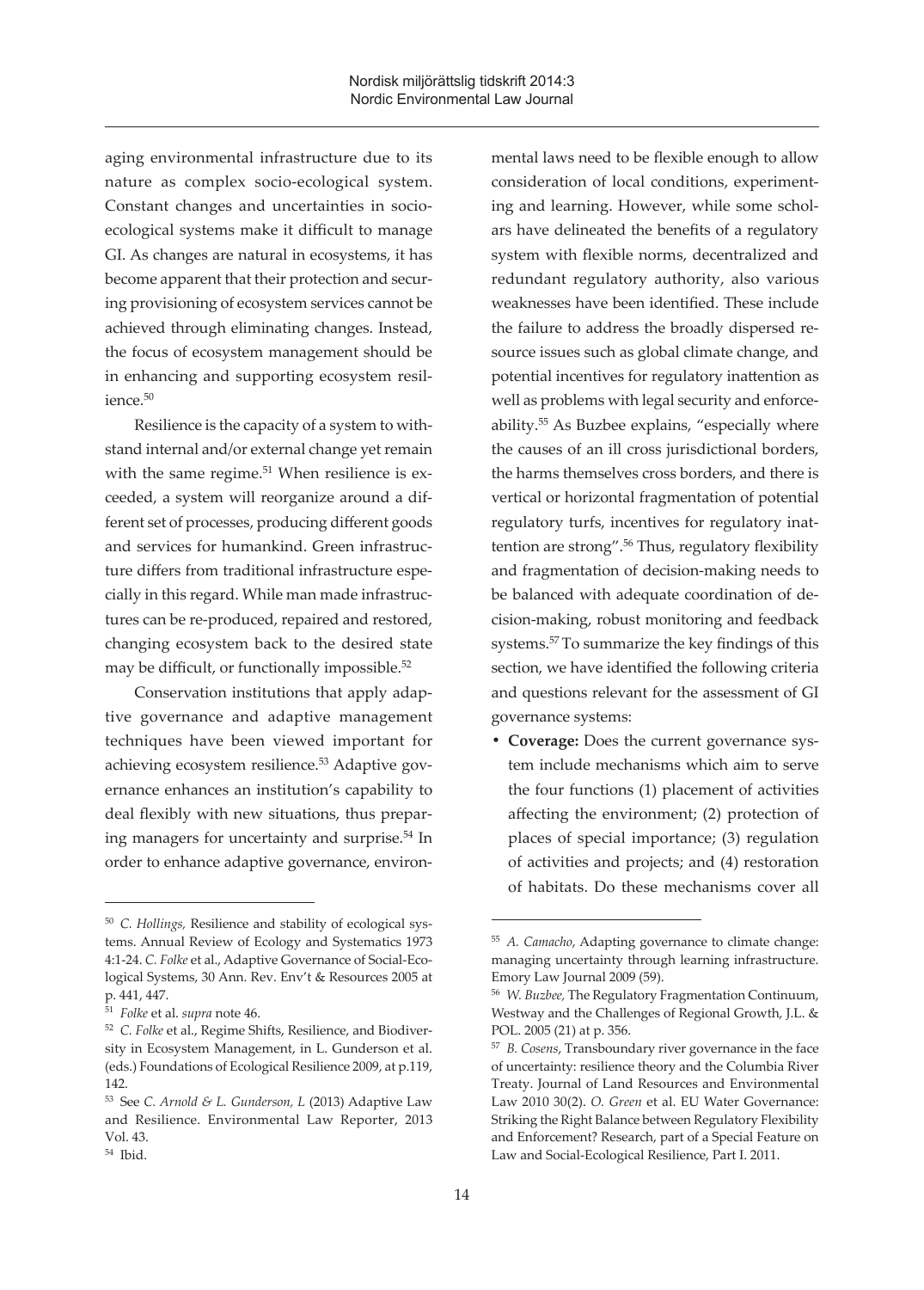sectors and activities relevant for green infrastructure?

- **• Capacity to enhance landscape level management and coordination of decision-making**: Does the governance system provide strategic planning framework to support individual decision-making processes?
- **• Flexibility in local decision making and capacity to enhance multiple ecosystem uses**: Do the regulation allow taking into account local conditions in a relevant way? Do the laws include adequate mechanisms for accommodating diverging interest?
- **• Robust monitoring and adaptation of decision making**: Does the governance system include adequate monitoring system and mechanisms to accommodate decision-making according the monitoring results and new information?

We have used these criteria to assess the feasibility of the Finnish governance system for the purposes of the green infrastructure policy. The focus of our assessment is on the legal and institutional frames relevant for the maintenance and improvement of green infrastructure. Hence, we do not aim to assess how legal and other mechanisms work, but only whether there is any legal and other institutional frames which could make possible to carry out long term green infrastructure policy. The basic rationale behind this is that public authorities may not make any decision affecting the rights and duties of private actors without legal basis and hence would this basis be lacking, there would not be green infrastructure policy.

There is no explicit green infrastructure policy in use in Finland. To focus our assessment on the right laws, we decided to explore laws which are relevant for functions we consider necessary to protect, sustain and (re)create green infrastructure: (1) placement of activities affecting the environment; (2) protection of places of special importance; (3) regulation of activities and projects; and (4) restoration of habitats. In our opinion, any legal system supporting effectively green infrastructure should include legal mechanisms for all these functions. So we used this categorization for the identification of the relevant instruments, and thereafter we assessed this group of instruments using the above mentioned evaluation criteria.

The focus of our assessment directs also material gathering. The key source of information is the legal system itself: what kinds of legal mechanisms existing and what are their merits and flaws from the green infrastructure policy point of view. The public authorities need to base their work on law and hence their possibilities to make decisions are framed by law. Furthermore, an analysis of public policy documents informs us about the policy strategies and other non-legal means possible used for purposes relevant for green infrastructure policy. Hence, we have gone through a huge number of laws and public policy documents.

#### **4. Results**

This section presents the key results of our analysis. First we'll summarize our findings concerning which instruments we found relevant for green infrastructure policy. The detailed description of the instruments would require much of space and hence we are not able to do it in this paper.<sup>58</sup> After short description of the relevant instruments, our main observations will be described criterion by criterion.

 $58$  In a longer report – written in Finnish – the instruments have been descried in detail*. J. Similä* et al. Vihreä infra – ekosysteemipalveluiden ja luonnon monimuotoisuuden riippuvuus vihreästä infrastruktuurista ja sääntelyjärjestelmän muutostarpeet. (Fortcoming in SYKE report series 2014).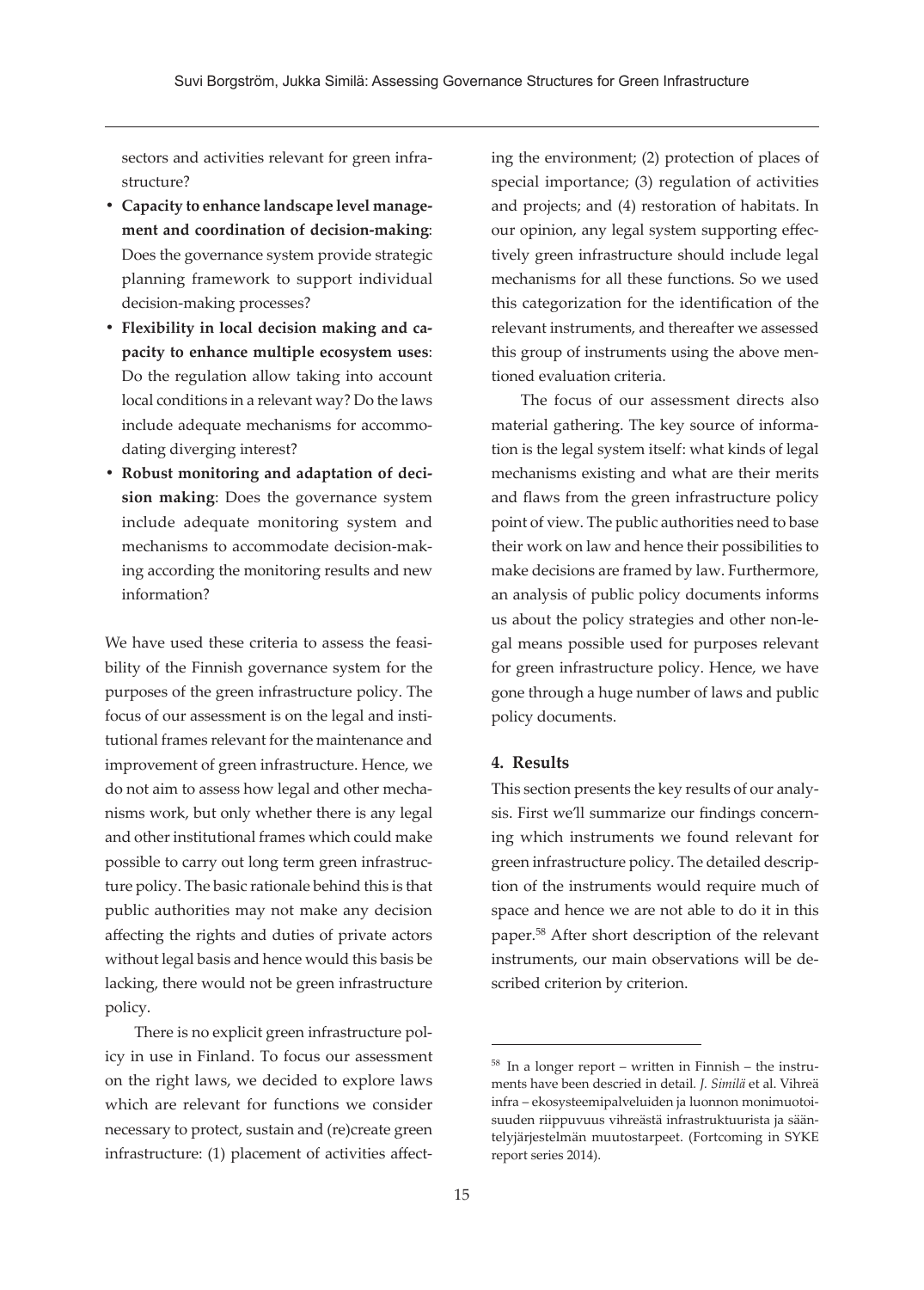The Finnish regulatory system directing placement of activities and regulating activities and projects relevant for green infrastructure consists of set of sector specific and few integrative instruments. Forestry, mining, land extraction and utilization of water resources are examples of sectors with specific direct regulation and administrative procedures (permits and notification systems). Agriculture is also regulated through the set of sector specific instruments, which are naturally largely affected by the Common Agricultural Policy (CAP). The key integrative instrument, which at least in principle, covers all sectors and activities, is planning law and its implementation mechanism (Land use and Building Act 132/1999). Planning law is mainly used for directing the placement of activities, but to some extent also to regulate the use of natural resources. Another key integrative instrument is the environmental impact assessment (Act on Environmental Impact Assessment Procedure 468/1994, Act on the Assessment of the Effects of Certain Plans and Programmes on the Environment 200/2005), which covers a wide range of activities, and does not exclude any projects or plans from the scope of assessment. The Environmental Protection Act (86/2000, currently under revision) with its direct regulations and permit procedure also covers all those activities that lead or may lead to environmental pollution. Its main function is to minimize and prevent environmental pollution through standard setting, but it also includes norms for directing the placement of activities within the project area. Also the Act on Water and Marine Resources Management 1299/2004 can be described as an integrative instrument based on principles of ecosystem management.

The key instruments for protection of places of special importance, including the Natura -2000 network and habitat's protection, can be found in Nature Conservation Act (1096/1996). In ad-

dition, the Water Act (587/2011), Act on Wilderness Areas (62/1991), Forest Act (1093/1996), and Rapids Conservation Act (35/1987) are used to protect certain habitat types in Finland. Some of the habitat types are directly protected through law, while others require separate administrative decision in order to have legal effects. In addition to these "traditional" nature conservation instruments, the voluntary protection of certain forest habitats is possible under the Forest Biodiversity Protection Programme for Southern Finland (METSO). Funding from this METSO programme is also used to incentivize restoration measures. In some cases the restoration measures are also obligated by the law. For instance, permits granted for utilization of natural resources often include obligations for landscaping or restoration measures after the project is finished. Also, if the degradation of ecosystem is due to illegal activities or activities that are against the permit granted, the obligation to conduct restoration measures can be placed according the Act on the Remediation of Certain Environmental Damages (383/2009).

In addition to these key legal instruments (and few others that were not described here due to the limited space), there are numerous soft law instruments such as National guidelines for land use, plans for biodiversity protection in agricultural lands, Recommendations for sustainable forestry, Water protection targets, and numerous plans and programmes for natural resources use that are of relevance and were included in the analysis. The key findings of our analysis are presented criterion by criterion below.

**Coverage**. We found that there is a rich web of instruments (regulatory, economic, and planning) in place, which are relevant for green infrastructure policy. The Finnish regulatory machinery provides opportunities, in principle, to conserve whatever habitats type authorities consider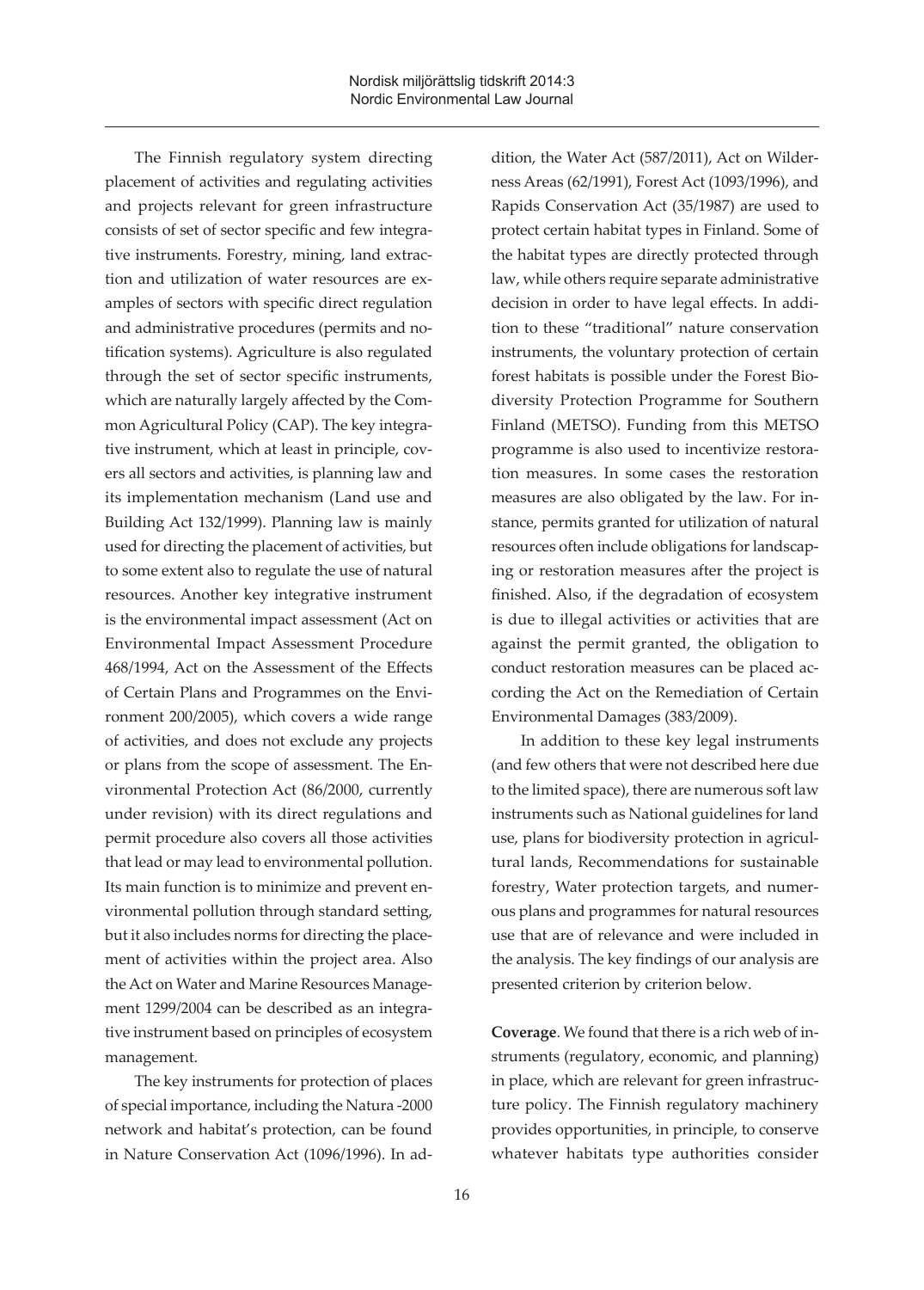worth of protecting and most of activities potentially changing the environment are regulated in some or another way. If we look at the four groups of instruments, the main institutional deficiency relates to **restoration**. In the Finnish legislation, there are only few explicit requirements for ecosystem restoration. However, as restoration measures are essential for reaching the targets of the EU's nature conservation and water protection legislation, ecological restoration is a commonly used, but largely unregulated nature conservation practice. The responsibility for ecosystem restoration in Finland is largely left to public bodies and is highly dependent on the availability of public finance. The Finnish law does not allow the setting of obligations on landowners to take active measures to restore habitats except when this obligation is a permit condition of natural resources use. There are only few legal obligations, which require restoration of changed habitats (e.g. after extraction of soil or mineral resources), but their scope is limited and they do not necessarily cover all old activities. There is no general mechanism able to cover situations where the need to restore habits is based on the cumulative effects of various kinds of possible small activities. Thus the restoration measures are focused on publicly owned protected areas. Outside those areas, restoration in requires either voluntary action based on negotiation or economic instruments compensating the economic loss that activities done for the public good may cause. The key instrument to finance biodiversity conservation measures in Finland is the METSO programme. However, it covers only forest areas and provides limited possibilities to fund restoration projects. With regard to the **placement of activities and regulation of them**, the regulatory web seems to cover all major activities and hence provide some kinds of tools for direction of detrimental activities from places which is important for green infrastruc-

ture. However, some small activities, like falling outside the permitting procedure, such as pulling cords can be carried out without any environmental control. The control of extraction of peat covers pollution effects, but do not cover negative effects on nature conservation values. The Nature Conservation and the Forest Act, as well as Water Act and Rapids conservation Act include tools to **protect some places of special importance,** although these mechanisms have been criticized for covering too small areas and only a part of habitats in need of protection.<sup>59</sup>

**Capacity to enhance landscape level management and coordination of decision-making.** The main and almost only mechanism for landscape level management is planning instruments, at regional and local levels. The planning law, however, is not sufficient to ensure that the ecosystem services of green infrastructure are maintained. The planning law has quite powerful means for drawing the main lines for **the placement of various activities**, although the final location may be different from the one indicated in the plan. In addition, the detailed regulation – and defining the crucial permit conditions – is done under other laws, which do not always require that planning decisions are taken into account. Planning law has dual role for **the protection of places of special importance**. The role of planning is mainly informative with regard to those places already strictly protected under the Nature Conservation Act, Forests Act, Water Act and Rapids Conservation Act. The implementation of these laws is a responsibility of state authorities, whereas local government has the responsibility for planning. Strict protection under

<sup>59</sup> *J. Similä*, et al. Luonnonsuojelulainsäädännön arviointi – Lain toimivuus ja kehittämistarpeet. Suomen Ympäristö 27/2010. *A. Raunio*, et al. Luontotyyppisuojelun nykytilanne ja kehittämistarpeet – lakisääteiset turvaamiskeinot. Suomen ympäristö 5/2013.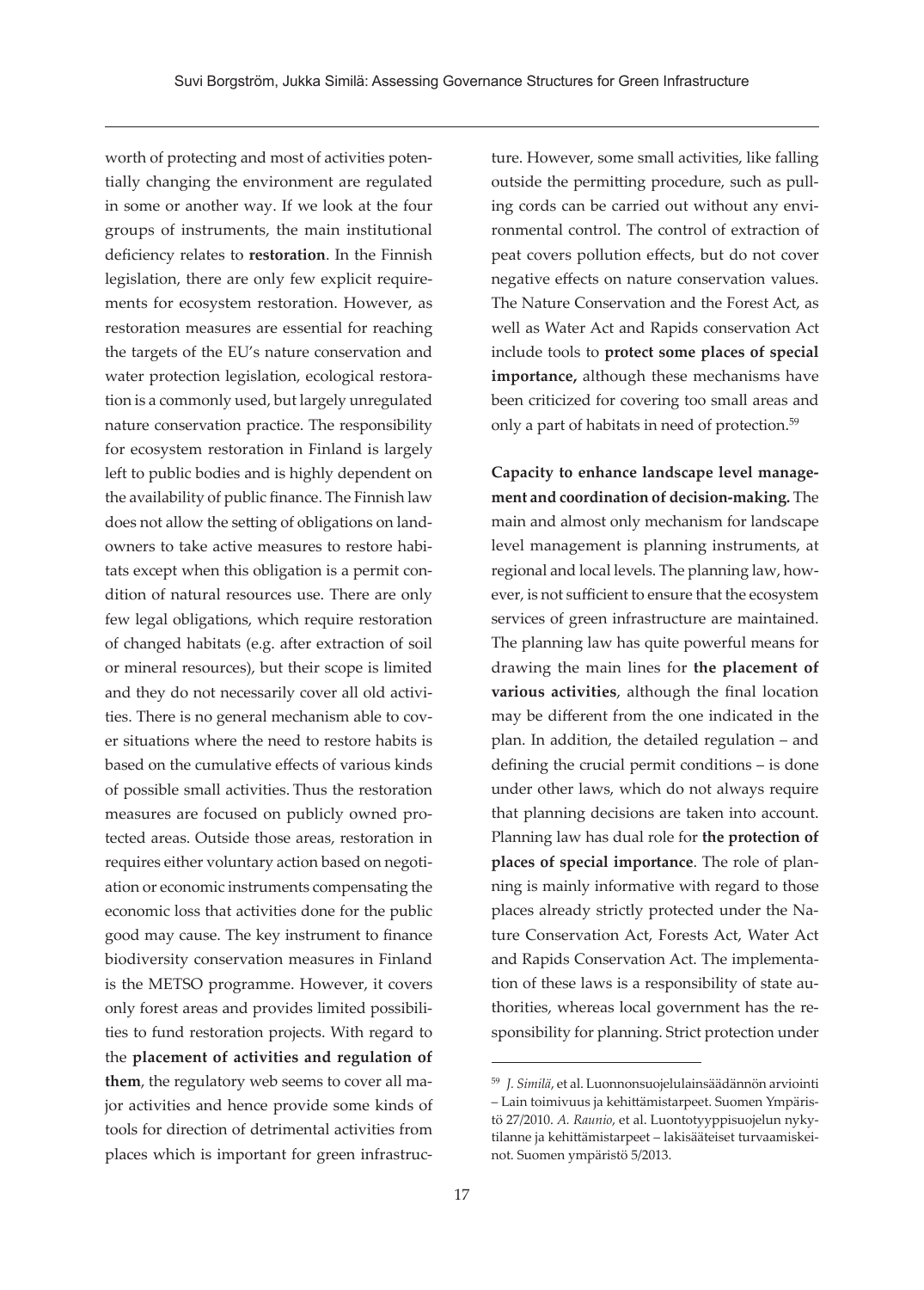the planning law is possible, but limited spatially and temporary. The instruments available under the planning law are, however, used to complement the strict protection by, for example, creating buffer zones, where some sort of land uses are restricted or to enhance connectivity between protected areas. The **restoration of habitats** is excluded from the scope of the planning law. With regard to other laws, none of them provide effective tools for landscape management and coordination. There are some rules concerning the order in which permits should be granted and rules aiming to ensure that decisions are not overlapping. However, while these rules are important as such, they do not provide mechanisms which aim to landscape level management and coordination. In practice, landscape level planning is utilized in state owned land and water areas. The planning methods used by Metsähallitus (The Finnish Forest Park Service), which is responsible the administration and management of more than 12 million hectares of state owned land and water areas, is based on a a multi-stage planning system covering regional decisions on natural resources management, nature conservation and other forms of land use as well as detailed local plans for a particular operations. The decisions made in regional level on land use are implemented by means of detailed operational planning. Operational planning includes amongst others, silviculture and felling plans, forest and mire restoration and route plans. $60$ 

**Robust monitoring and adaptation of decisionmaking**. It is not surprising to find that monitoring and feedback mechanisms are built to support sectoral decision-making, not the changes of overall green infrastructure. In particular, there is no sufficient data concerning ecosystem services and mechanism affecting the provision of those services. After saying this, it need to be stressed that there is a huge number monitoring programmes and data banks, which are in some way or another relevant for the understanding of the state and changes of green infrastructure. For example, biodiversity monitoring programmes provide relevant information, although green infrastructure policies call for new kinds of information. Nevertheless, a new combination of existing sources of information provide opportunities to develop the information basis for green infrastructure policy as show by our colleagues, who have buildt up maps on ecosystem services based on a method what they called green frame<sup>61</sup> using existing data.

What comes to the mechanisms to respond to the new knowledge gained through monitoring or other vice, we concluded that there are various approaches in use aiming to increase adaptive capacity of the governance-system relevant for green infrastructure. To begin with, in a small country like Finland, even environmental laws are revised often, two thirds of environmental laws and regulation is less than 10 years old and one third less than 5 years old.<sup>62</sup> Regulatory impact assessment is obligatory for all new laws and either strategic impacts assessment or environmental impact assessment for all major policy and administrative decisions. Undoubtedly, this system includes a number of elements which increase adaptive capacity of public decision-making.

With regard to the **placement of activities** the plans under the planning laws are frequently

<sup>60</sup> http://www.metsa.fi/sivustot/metsa/en/Natural Resources/Sivut/NaturalResources.aspx

<sup>61</sup> *L. Kopperoinen, et al.* Using expert knowledge in combining green infrastructure and ecosystem services in land use planning: an insight into a new place-based methodology, Landscape Ecology 2014 (DOI 10.1007/ s10980-014-0014-2).

<sup>62</sup> *J. Similä*, Regulating Industrial Pollution – The Case of Finland. Forum Iuris 2007.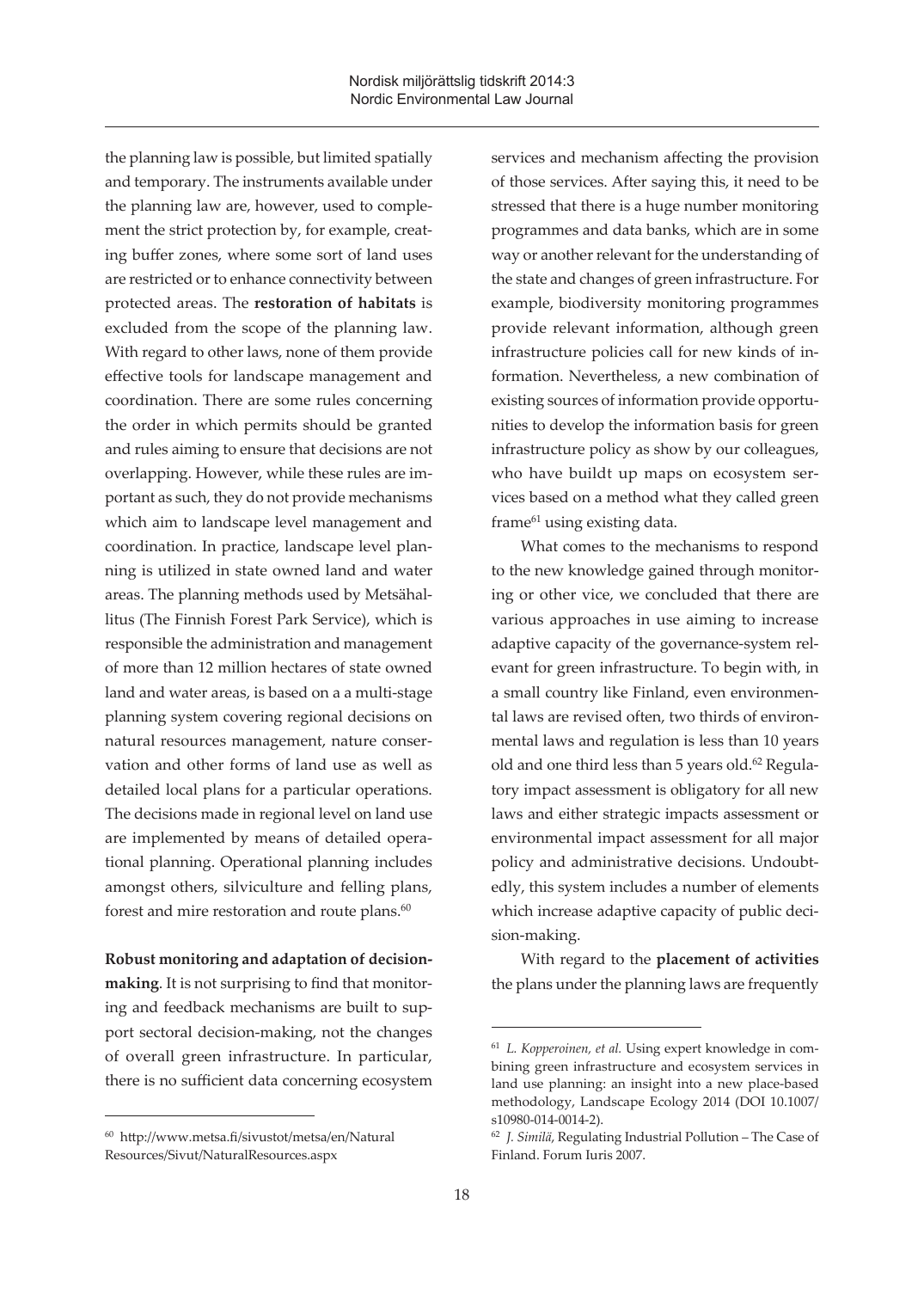updated. Further, permit decisions **regulating activities** need to be renewed after a period of time, and conditions for subsidies are regularly revised. Modern laws governing the regulation of activities and projects, make even it possible to open a process aiming to change permit conditions before the regular revision, if something unforeseeable happen. Having said this, one exception, relevant for green infrastructure was identified among the regulations on permit procedures. According the Water Act (2011/587) section 14 the party responsible for the project shall be obliged to take measures to prevent or reduce the damage to fish stocks or fishing, (fisheries obligation) or be ordered to pay a fee to the fisheries authorities. The regulations on fisheries obligations may be amended by the permit authority if the conditions have fundamentally changed. The problem, however, is that there are old water permits granted for hydro power plants without such an obligation at the first place. As stated in the Finnish Supreme Court decision 27.3.2006/676, despite the changed conditions, the fisheries obligation cannot be placed once the permit is revised, if there was no such an obligation in original permit. This has been proven to be problematic in terms of **restoring** the migratory fish stocks, which have significantly decreased due to hydro power plants.<sup>63</sup>

Further, the problem lies on the fact that the adaptive capacity of regulation is not harnessed for the maintenance and improvement of green infrastructure. The legal requirements for renewal of permits or changing them before regular revision do not make any special reference to landscape level changes and need to coordinate activities with other ones. **The same applies to the protection of places of special importance**;

<sup>63</sup> Government Decision in Principle 8.3.2012. National strategy on Fish Paths.

they do not improve the capacity of governance system to react to changes beyond the narrow focus of the regulation.

**Flexibility in local implementation and accommodation of diverging interests.** The benefit of planning law from the perspective of green infrastructure policy is that it offers flexible and democratic means to accommodate diverging interests through **placement of activities**. The planning law requires consideration of economic, ecological and social interests in land use plans. Compared to the planning law, the **regulation of activities** through sector specific regulation and permit procedures leave less room for flexibility in local level implementation and accommodating diverging interest in decision-making. This is because often, according the law or its interpretation permits are to be granted if the certain preconditions set by the law are met. In this regard, the permit procedure under the Water Act differs from other permitting systems as it is based on a principle of interest weighing, seemingly allowing all kinds of interests to be taken into consideration. Having said this, in practice the difference between these two systems has been less significant.<sup>64</sup>

In terms of **protecting places of special importance**, the legal mechanism protecting certain habitat's directly by law, such as habitats for species considered in a need for strict protection under the Habitat's Directive, can be regarded as too static, inflexible, and incapable of accommodating diverging interest and taking into account local conditions. Thus, protecting areas through separate administrative decision-making procedure and drawing management plans for protected areas provides, at least in principle, more

<sup>64</sup> *A Ekroos & M. Warsta,* Luontoarvot ympäristölupamenettelyssä. Selvitys ympäristönsuojelulain ja muun lainsäädännön kehittämismahdollisuuksista. 2012.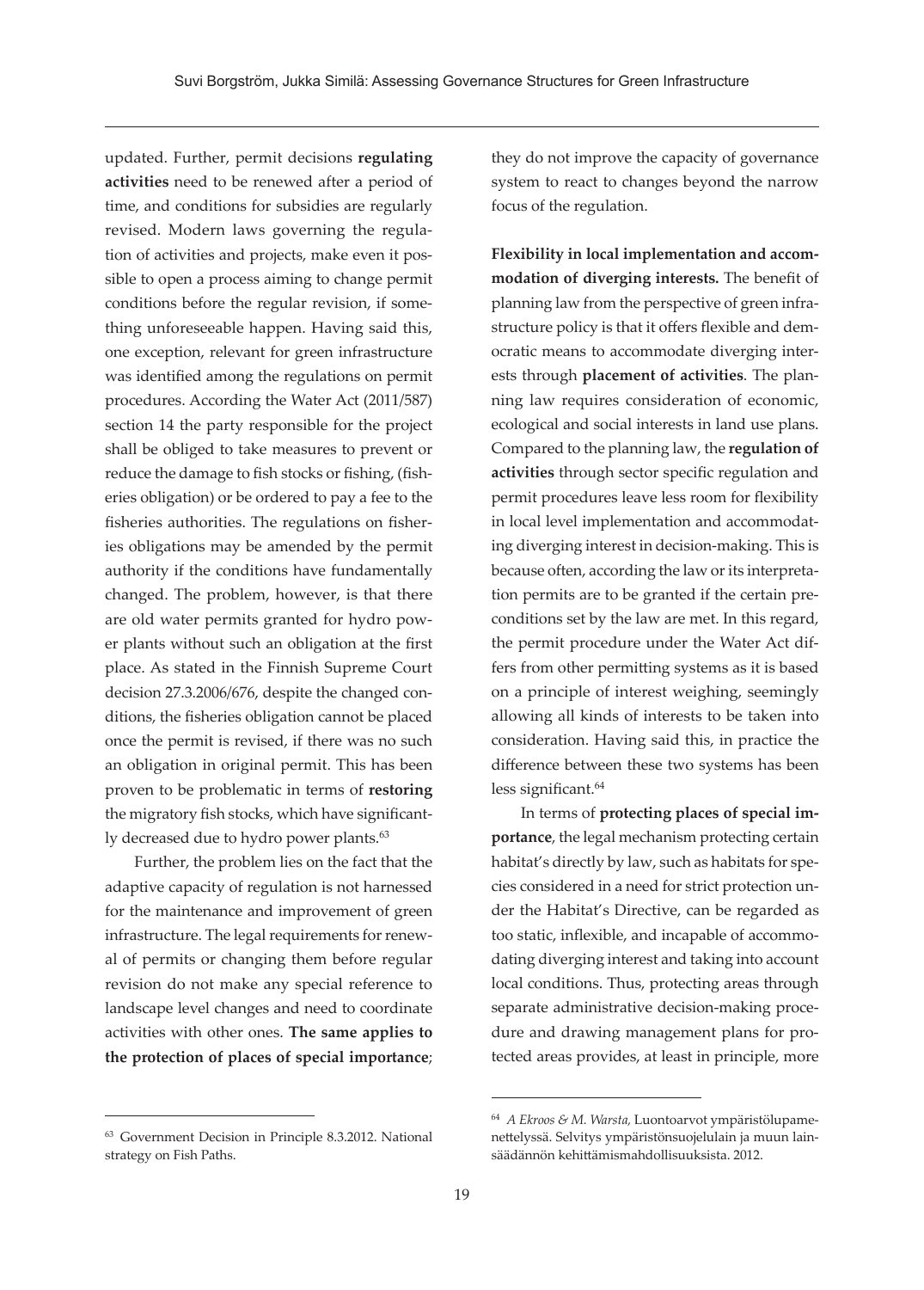flexible means to accommodate diverging interests. However, at least what comes to the areas included in Natura 2000 -network, the flexibility in local implementation seems to be hindered by the use of rather static ecology criteria (conservation objectives) under the Habitat's Directive, easily opposing natural interests to social and economic interests. The assessment of the projects and plans according the article 6 of the Habitat's Directive, starts with the crucial question whether a plan or project has significant effects on the Natura 2000-site's conservation objectives. This assessment based on strictly ecological criteria might easily lead to a blocking away of socioeconomic interests.<sup>65</sup>

In addition, the strict application of the provisions for the habitat's and species protection may even paradoxically unincentivize **restoration** measures. As pointed out by Schoukens, strict application of the Habitat's directive may, for instance, take away chances for the establishment of "temporary nature" on those lands that lay vacant waiting for the future developments. The landowner is rather incentivized to prevent protected species and habitat's to settle in order to avoid strict land use restrictions in the future.<sup>66</sup>

#### **5. Discussion and conclusion**

In this paper we have developed an approach for the assessment of current governance system to understand to what extent it could serve the purposes of green infrastructure policy and how current governance system could be developed. By governance system we mean legal and other

institutional arrangements in which the implementation of green infrastructure policy will take place. Our main focus is on legal system, although we are not limiting ourselves solely to the legal sphere.

We found that Brett Frischmann's infrastructure theory gives a sound starting point for the building of assessment framework. Originally Frischmann has developed his theory for other than environmental field and his theory, as interesting it is, fails to take into account all nuances of environmental resources. Particularly it fails to consider the landscape level management needed to secure the provisioning of certain ecosystem services, such as pollination, and the special nature of green infrastructure as a complex socio-economic system in a need of adaptive management.

We applied the framework in the governance system of green infrastructure resources in Finland and found it useful. Based on our analysis the greatest weakness of the current governance system in Finland for green infrastructure is the lack of mechanisms for landscape level management and weak coordination between instruments. The current governance system for green infrastructure in Finland consists of broad, but fragmented set of instruments. While regulatory fragmentation as such cannot be regarded as negative phenomena it becomes problematic, if the coordination between instruments and information sharing between authorities is not adequate. The sector specific governance systems and single decision-making procedures often restrict the consideration only to the particular activity and the area in question. They fail to provide means to plan conservation of wider landscapes and to consider joint effects. Further, as Camacho explains the regulatory fragmentation runs the risk of regulatory inattention.<sup>67</sup>

<sup>65</sup> See more in *S. Borgström & F. Kistenkas*, Green Infrastructure and Ecosystem services: re-assessment of the Habitat's Directive (EELR 23/2014).

<sup>66</sup> *H. Schoukens* 'Temporary Nature: A new way forward for ecological restoration in highly urbanized areas?' The Nordic Environmental Social Science Conference, 11–13 June 2013 Abstracts. available in http://ness2013.ku.dk/ documents/NESS\_2013-Volume\_of\_abstracts.pdf/

<sup>67</sup> *Camacho supra* note 53.